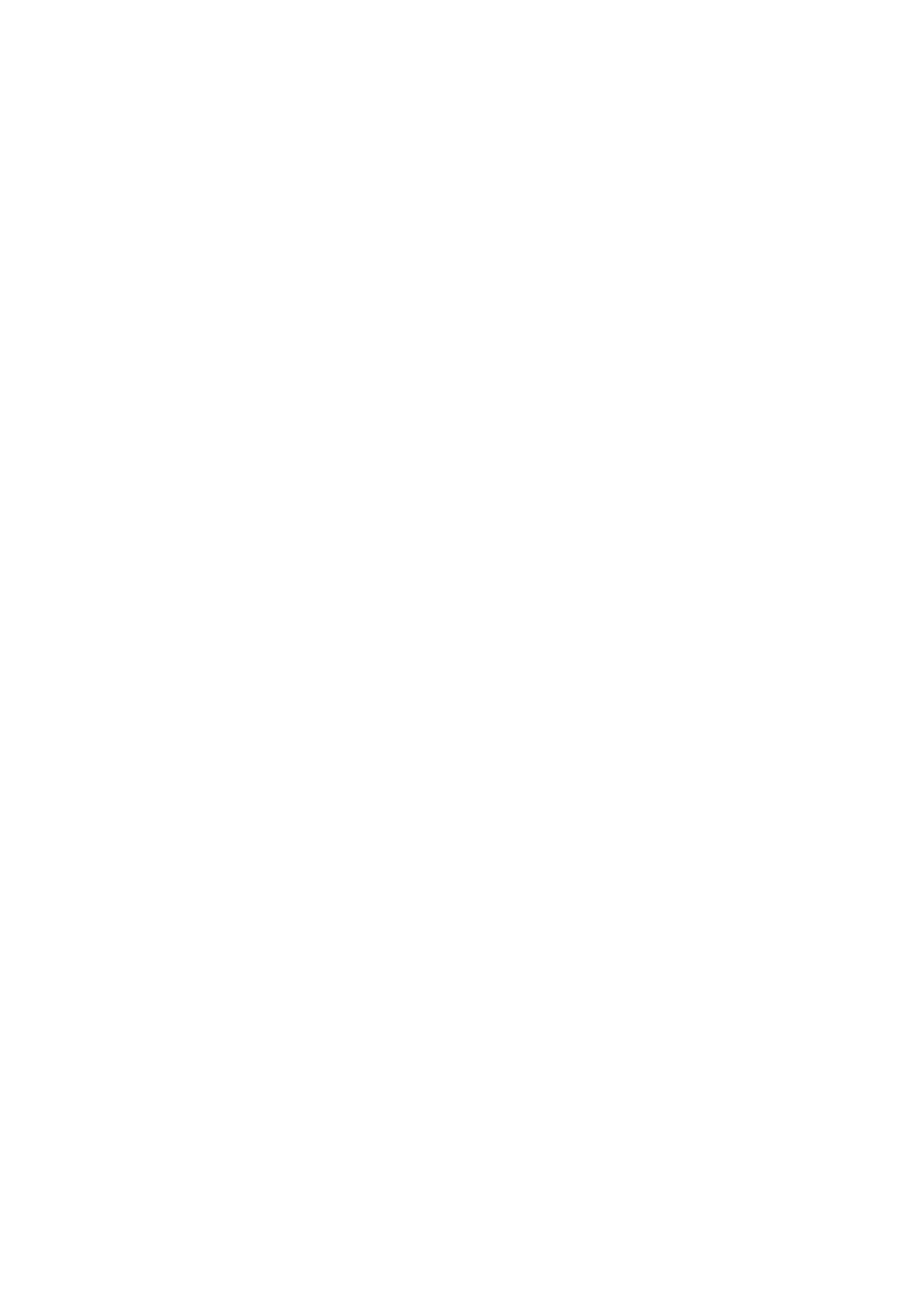# **THE EDUCATION AND TRAINING INSPECTORATE'S COMPLAINTS PROCEDURE**

# **1. INTRODUCTION**

1.1 The Education and Training Inspectorate (ETI) is committed to providing ahigh quality service to the organisations it inspects in the interests of all learners, as well as to ensuring transparency and openness in the inspection process. Occasionallyyou may feel that the quality of service provided to the organisations being inspectedfalls below ETI's published standards of service and you may wish to let ETI know<sup>1</sup>.

You may make a complaint at any stage during the inspection or up to 12 weeks from the visit or final oral report back at the conclusion of the inspection. All complaints toor about ETI are investigated thoroughly and fairly; and handled inconfidence.

- 1.2 The ETI will investigate a complaint if it is one of the following:
	- a. an expression of dissatisfaction with an aspect of the work of ETI;
	- b. referring to action or lack of action by ETI affecting an individual, group or organisation;
	- c. an allegation that ETI has failed to observe its published procedures;
	- d. an allegation that there has been unacceptable delay in dealing witha matter or about how an individual has been treated by ETI.

1.3 This procedure is the only mechanism for an individual or organization to make a formal complaint about any aspect of ETI's work. The ETI will admit to being mistaken where this is clearly supported by the facts, or where we agree that there are serious factual errors in our work.

*<sup>1</sup> In drafting this complaints procedure, account has been taken of the guidance contained in the Parliamentary and Health Service Ombudsman's publication, "Ombudsman'sPrinciples."*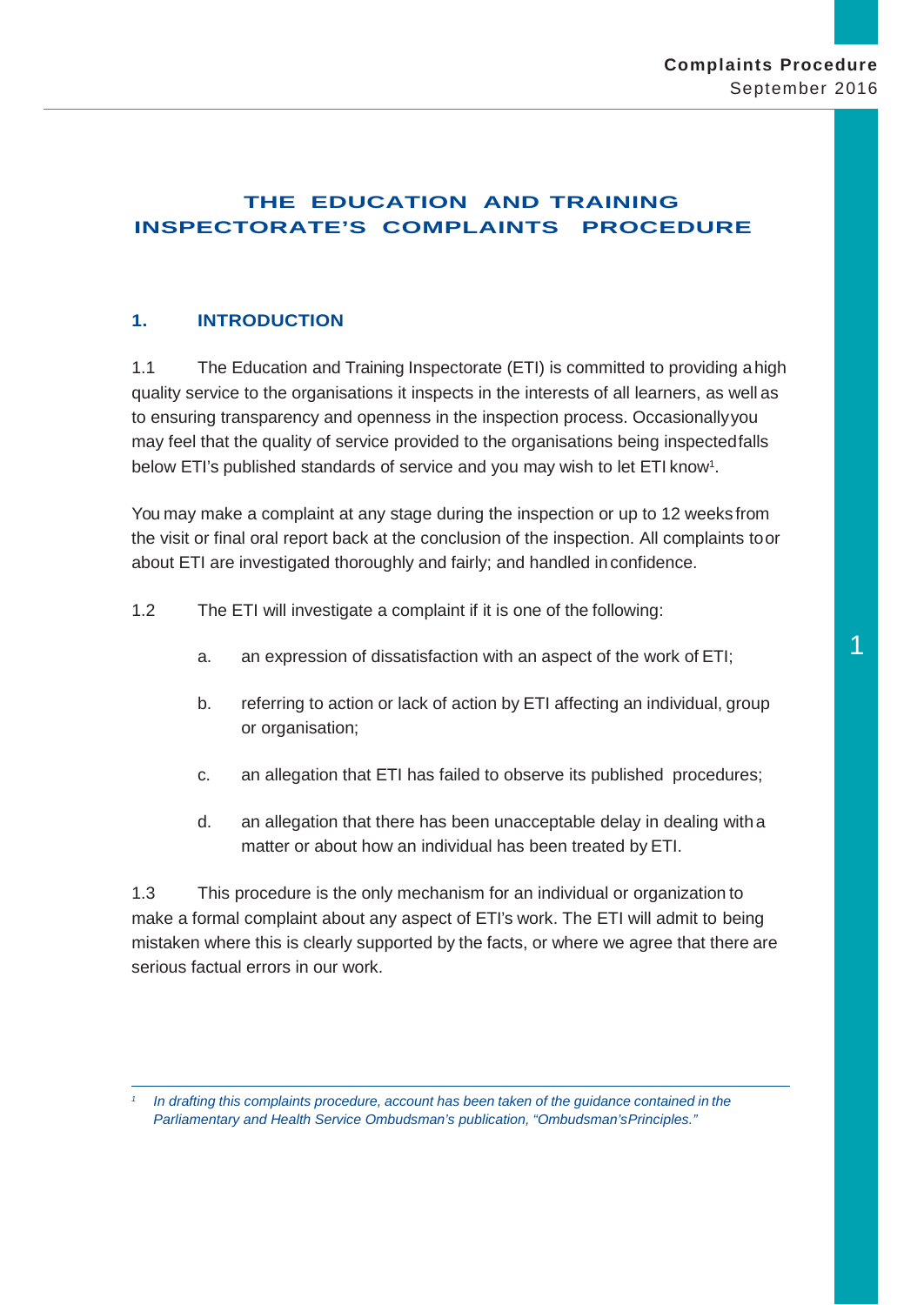1.4 During an inspection, the organisation has the opportunity to provide all of the evidence necessary for the inspection team to make its evaluations. Consequently, the ETI Complaints Procedure cannot be used to contest the professional judgements/ evaluations of inspectors because their findings are unwelcome, because changeis promised by the organisation at some time in the future, or because changes aremade after an inspection.

1.5 As an organisation being inspected by ETI, you can expect that theinspectors will provide the highest standards of service. The ETI seeks to work positively, professionally and productively with all the organisations that it inspects. It isimportant, therefore, that inspectors and the organisations that they inspect establish andmaintain appropriate working relationships based on the highest professional standards and mutual respect.

The professional standards required from inspectors and those inspected are set outin A Charter of Inspection2.

*<sup>2</sup> [A Charter of Inspection](http://tinyurl.com/Charter-Insp) 2016, established in 2012.*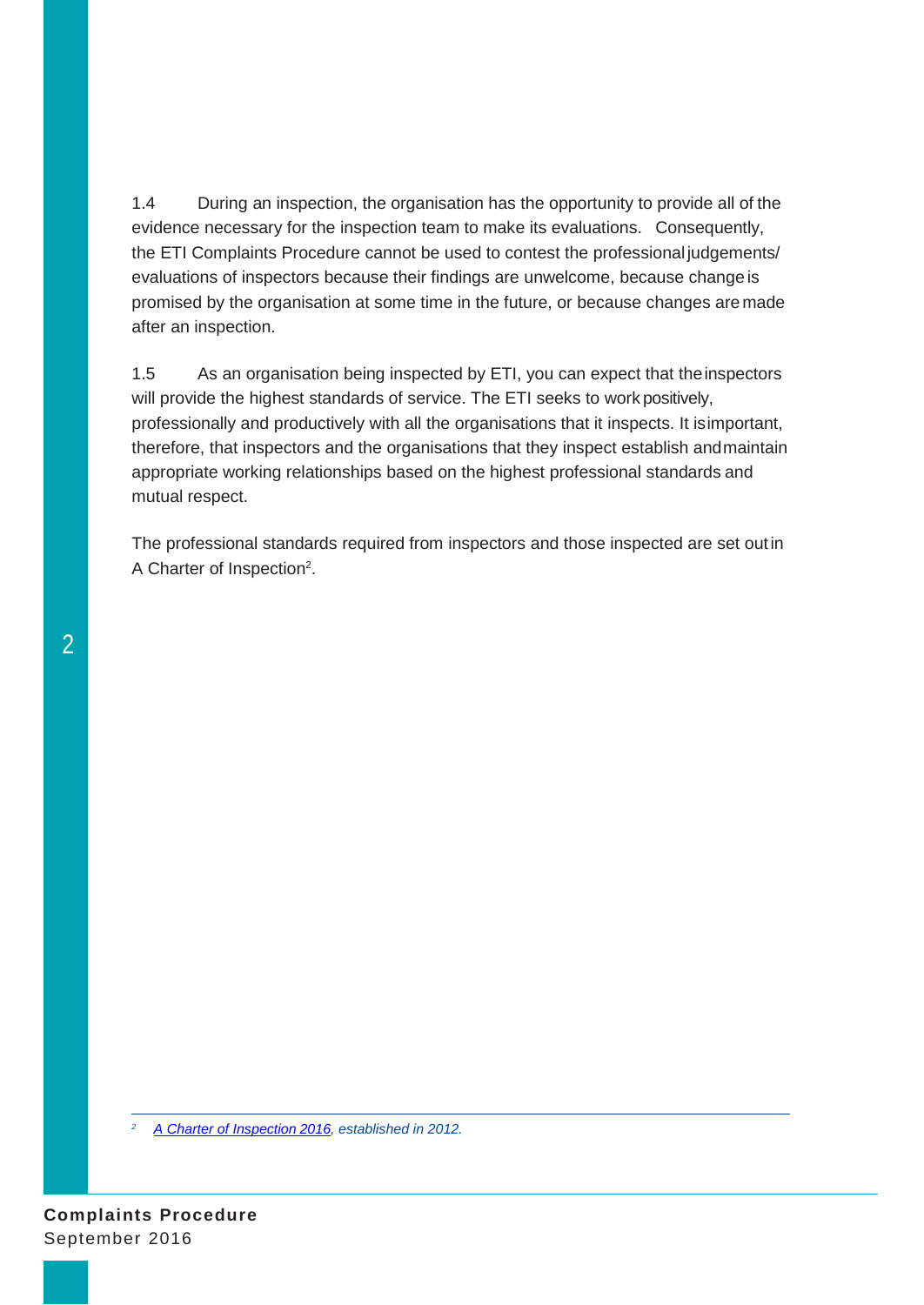## **2. IMPLEMENTING THE COMPLAINTS PROCEDURE**

2.1 If a difficulty arises before/during/after an inspection or during a visit by an inspector, how does a teacher/lecturer/member of support staff, leader or chair of governors/management committee raise a concern?

# **2.1.1 Complaint resolution: Informal complaint stage**

In most circumstances, an issue should be resolved at an informal level. If you wish to express a concern about a difficulty which has arisen during an inspection or avisit by an inspector, the concern, in the first instance, should be raised with thereporting inspector (RI), (or the inspector if it is an inspection visit), as soon as possible. Inthe unlikely event that the complaint is about the RI, then this should be raised with the deputy reporting inspector (DRI) in the first instance.

The RI/DRI, working with the inspector if appropriate, will work to resolve the matteras soon as possible, preferably during, or immediately following the inspection.

# **2.1.2 Complaint resolution: Stage 1: Formal written complaint** 3

If it has not been possible to resolve your concerns informally, you may decide tomake a formal complaint. If a formal complaint is raised by a teacher/lecturer/memberof support staff, the leader of the organisation and/or the chair ofgovernors/management committee must be informed. A formal complaint can be made in writing, usingthe form in Appendix 1 at any stage during an inspection, or up to 12 weeks from the date of the visit or the final formal oral report back at the conclusion of the inspection. The completed complaint form should be sent to:

**Complaints** Inspection Services Team Rathgael House 43 Balloo Road BANGOR Co Down BT19 7PR

or e-mailed to:

**[eti@education-ni.gov.uk](mailto:eti@education-ni.gov.uk)**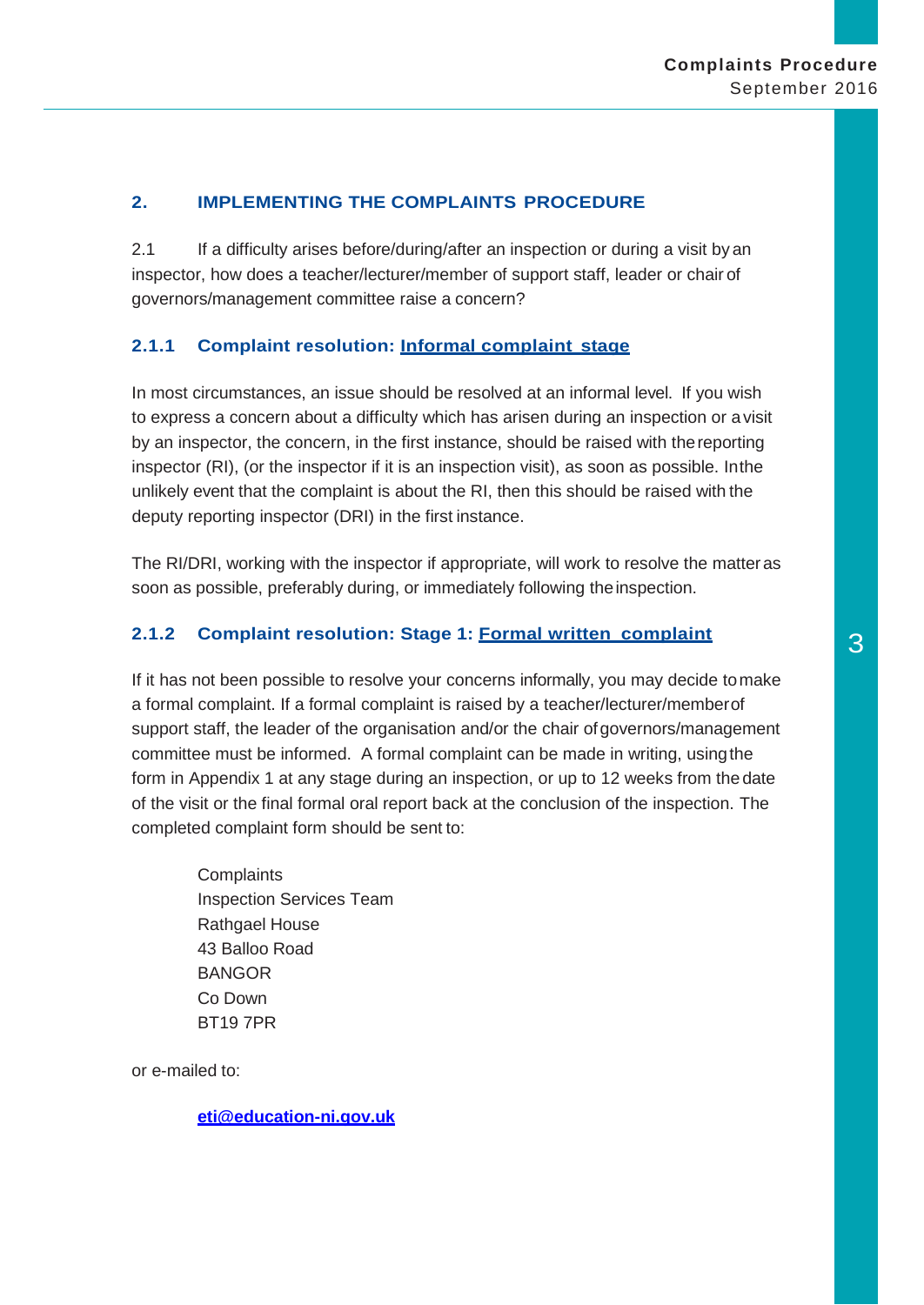The ETI will acknowledge your written complaint upon receipt. It is important that you set out clearly the context of and the reasons for your complaint using the complaint form. The complaint needs to be concise and evidence based.

In order to ensure that the learners, parents and guardians, the organisations we inspect and stakeholders are able to receive a copy of the inspection report withinETI's published timescale, the ETI will not normally delay publishing an inspection report while it investigates a complaint. This measure also enables the organisation to begin work on addressing any areas for improvement as quickly as possible.

Your complaint will be investigated thoroughly by the investigating officer who will have had no previous involvement with the complaint. Along with consideration of any evidence you provide, the investigation will involve contact with the individualinspector or inspection team whose work or report is being complained about, to ask fortheir views. You should receive a written response within 20 working days from the date your complaint is received by Inspection Services Team. The ETI will work to ensure that a substantive response is provided to all issues raised in your complaint. The response to you will include:

- o the outcome of the investigation indicating whether your complaint has been upheld, partially upheld or not upheld;
- o where your complaint has been upheld or partially upheld, what action is being taken to address the issue and to make sure it does nothappen again; and
- o what you can do if you disagree with the outcome of the investigation (also note 2.1.3).

Where someone working for ETI has been the subject of your complaint, we will share a copy of our response with them.

If you decide to start legal proceedings against ETI while it is considering your complaint, ETI will reserve the right to suspend the complaints procedure, to avoidany confusion about the process being followed.

# **2.1.3 Complaint resolution: Stage 2: Internal review**

If, after Stage 1 of the procedure has been completed, you are unhappy with theway in which your complaint has been investigated, or you feel the outcome is unfairor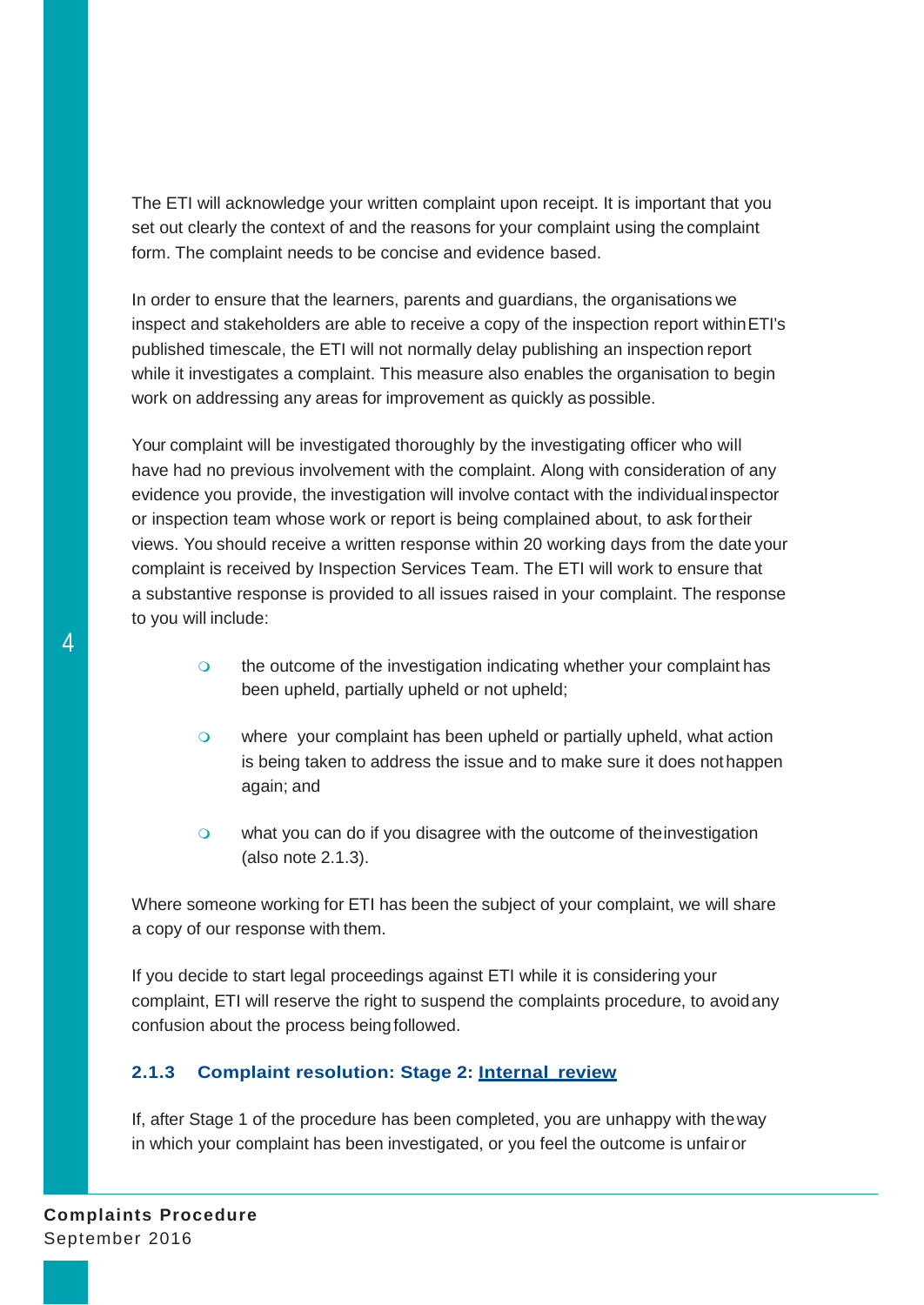incorrect, the next step is to ask the ETI to review the way in which your complaint was investigated and dealt with. If an internal review is requested by a teacher/lecturer/ member of support staff, the leader of the organisation and/or the chair of governors/ management committee must be informed. You should write again to Complaints at Inspection Services Team to ask for your complaint to be reviewed, within 20 days from the date of the ETI response relating to Stage 1. The ETI will acknowledge your letter upon receipt. Your letter should:

- $\circ$  outline clearly the reasons why you are not satisfied with the investigation and/or outcome;
- **o** provide any supporting evidence you feel appropriate; and
- o tell ETI what you would like them to do.

The Chief Inspector will assign an investigating officer, normally a managing inspector, to look at your request and carry out a review of the handling of the Stage 1 process of your complaint. This officer will have had no previous involvement in the complaint.

This internal review will consider whether the original complaint was handled fairly and properly, and whether the matters raised were responded to fully andappropriately, based on the available evidence. The chief inspector will normally respond to you within 20 working days and will tell you:

- o whether the previous investigation was thorough, fair and objective;
- o whether the internal review upholds the outcomes of the previous investigation, amends or rejects them;
- what actions, if any, will be taken as a result of the internal review; and
- o what you can do if you are not satisfied with the outcome of the internal review (also note 3.1).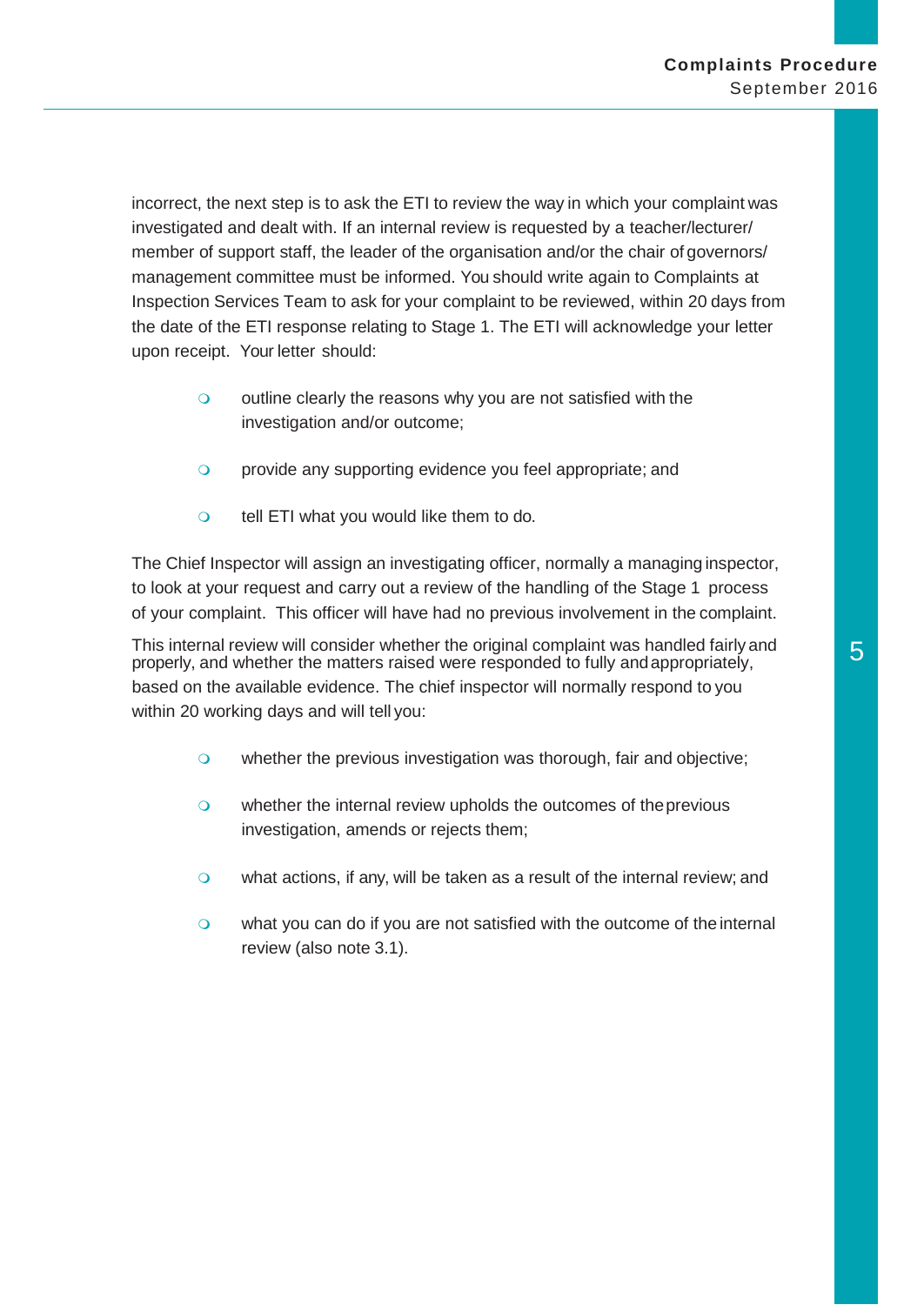# **3. THE NORTHERN IRELAND PUBLIC SERVICES OMBUDSMAN**

3.1 If you are still not satisfied after the completion of this complaints procedure, you can refer the complaint to the Northern Ireland Public Services Ombudsman (NIPSO) within six months.

3.2 The NIPSO is entirely independent and can investigate complaints of maladministration against a public service provider. The NIPSO will expect complainants to have exhausted the ETI's complaints procedure. Information on referring a complaint to the NIPSO is available on its website.

Email: **[nipso@nipso.org.uk](mailto:nipso@nipso.org.uk)**

Website: **[www.nipso.org.uk](http://www.nipso.org.uk/)**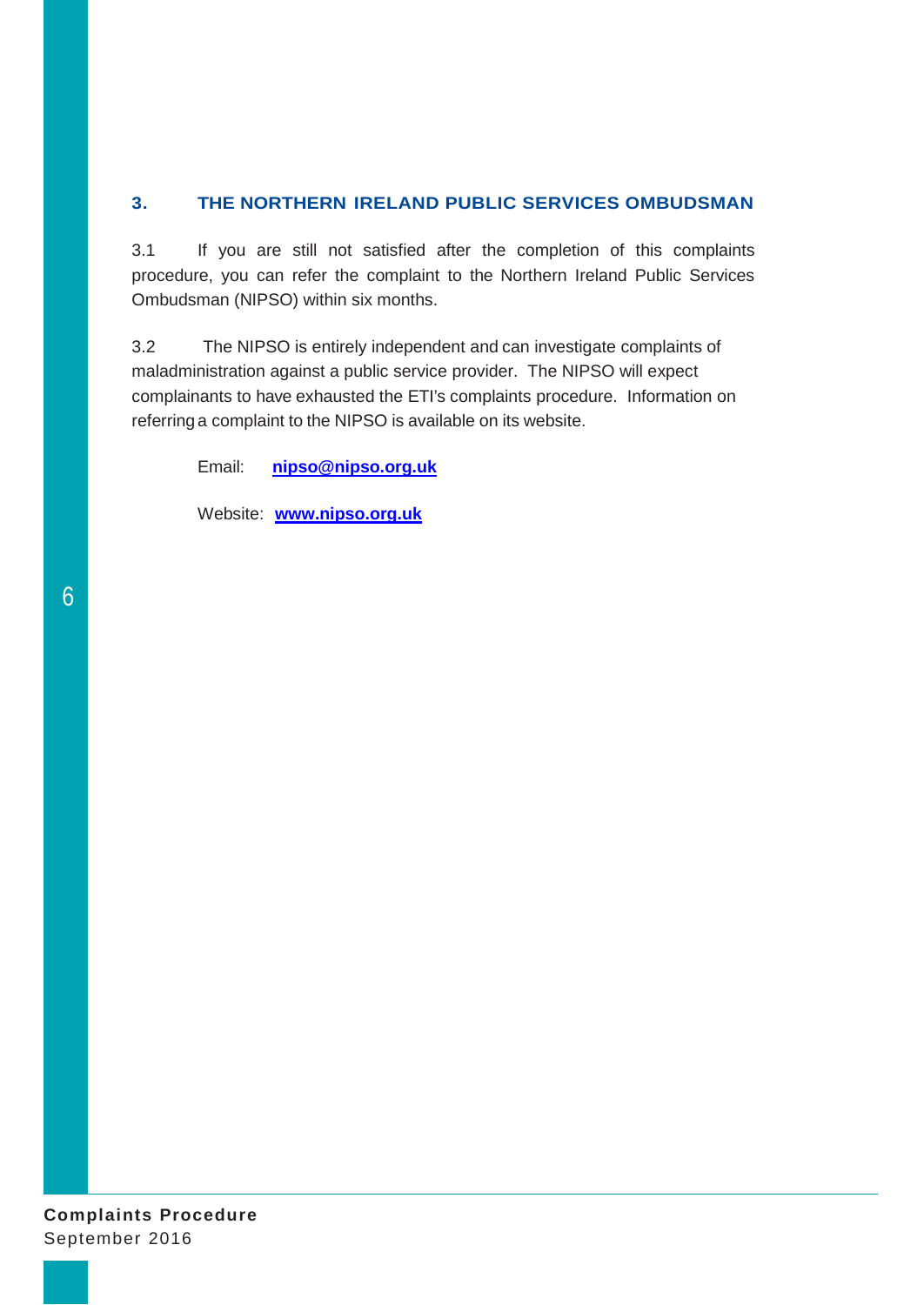# **Complaints Procedure** September 2016

| <b>Appendix 1</b> |  |  |  |
|-------------------|--|--|--|
|-------------------|--|--|--|

# **EDUCATION AND TRAINING INSPECTORATE**

COMPLAINT RESOLUTION - STAGE 1 OR STAGE 2 *(indicate which stage the submission relates to)*

### **COMPLAINT FORM**

Please provide specific details on the nature of your complaint.

### **SECTION 1 - Contact Details**

| Surname:                                         |         | Mr/Mrs/Miss/Ms/Dr: |  |
|--------------------------------------------------|---------|--------------------|--|
| Forenames:                                       |         |                    |  |
| Your address:                                    |         |                    |  |
|                                                  |         | Postcode:          |  |
| Name of organisation:                            |         |                    |  |
| Position within<br>organisation:                 |         |                    |  |
| Address of                                       |         |                    |  |
| organisation:                                    |         | Postcode:          |  |
| Email:                                           |         |                    |  |
| Telephone:                                       | Home:   |                    |  |
|                                                  | Work:   |                    |  |
|                                                  | Mobile: |                    |  |
| Dates of inspection or<br>visit by an Inspector: |         |                    |  |
| Reporting Inspector's<br>or Inspector's name:    |         |                    |  |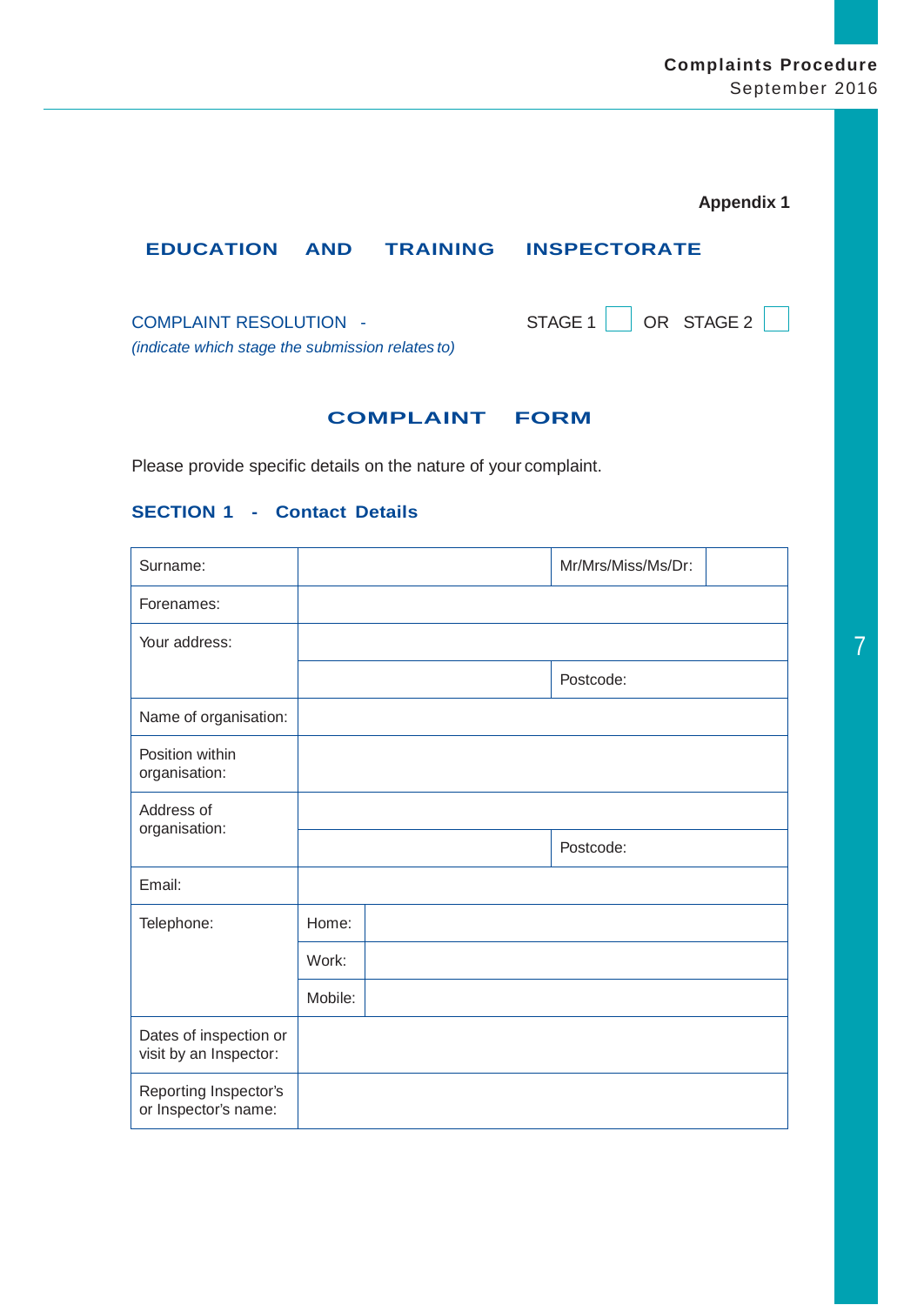### **SECTION 2 - About Your Complaint**

### **2a What do you wish to complain about?**

Please outline the background to your complaint.

Please give a brief description of what you think ETI failed to do, or did wrongly. If there is not enough space here, please continue your comments on a separatepiece of paper and attach it to the form. **If you are making more than one complaint,(or your complaint is in multiple part(s), please number them clearly; these will be the terms of reference for investigating yourcomplaint.**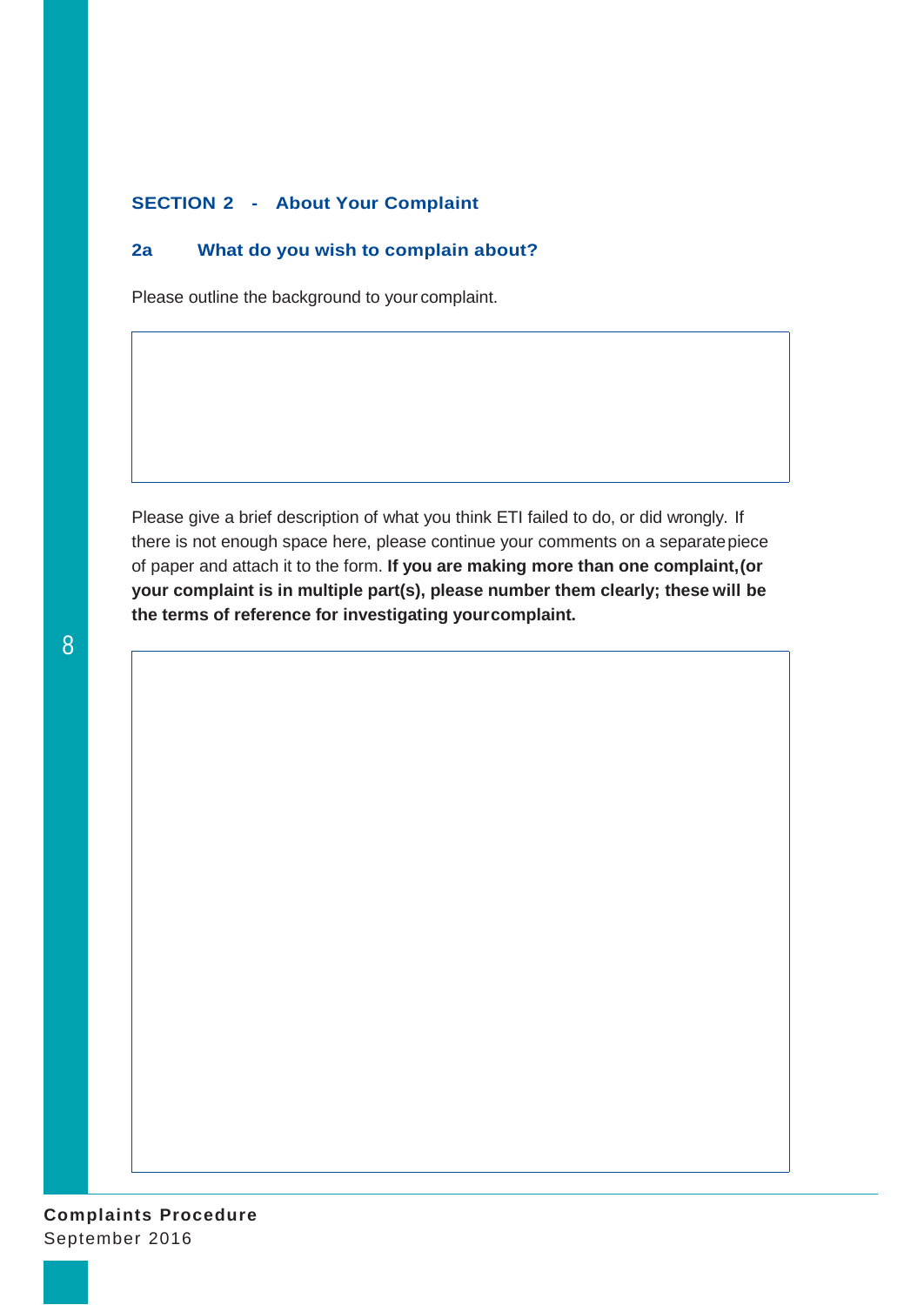# **2b What evidence can you provide to support your complaint?**

**2c Let us know what you have done about this up until now, and of any responses you have received.**

**2d What you would like ETI to do?**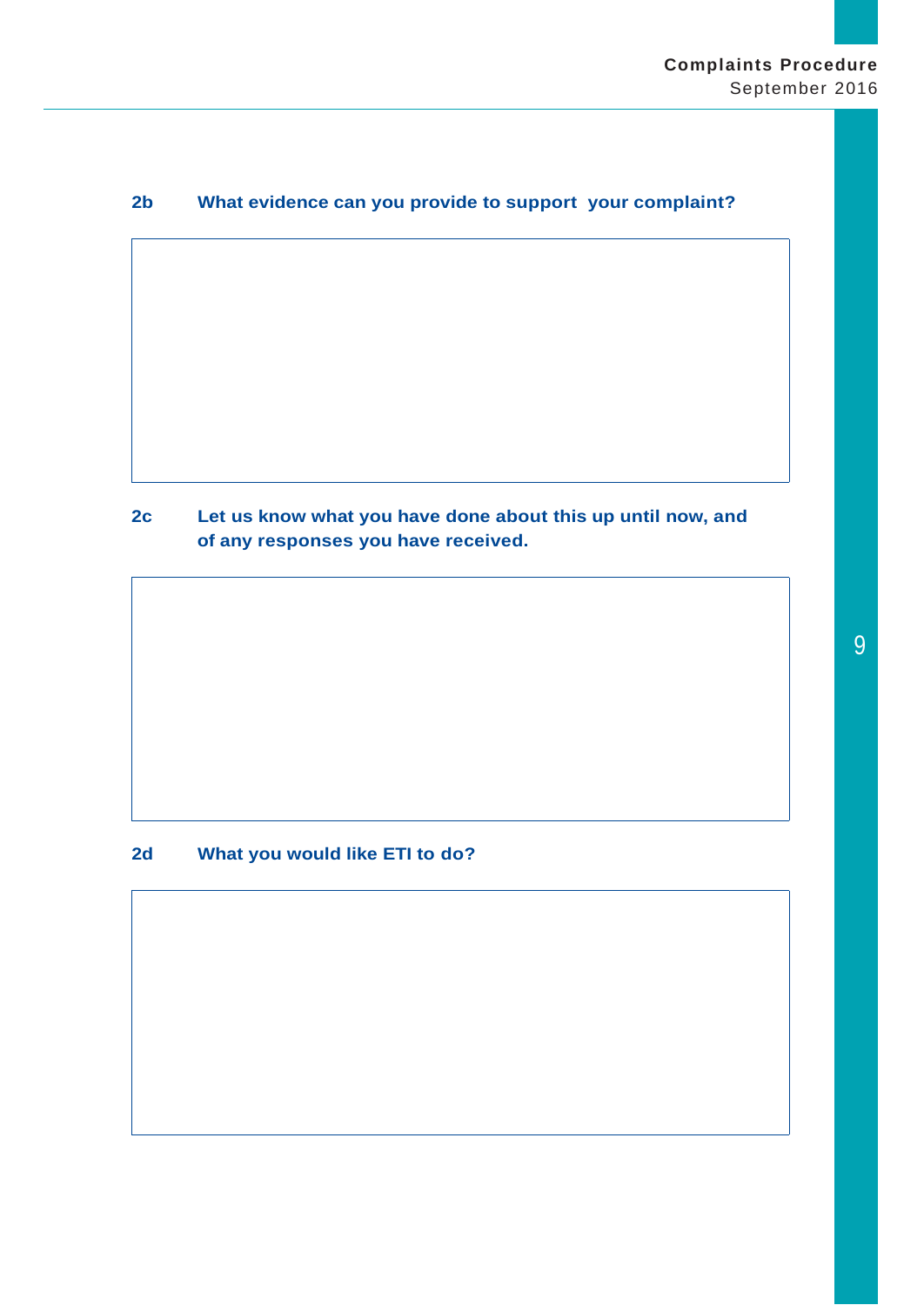### **SECTION 3 - Declaration**

### **Pleasesignthestatementbelow.**

I wish to register a formal complaint/request an Internal Review with the ETI*(please delete as appropriate)*.

**Signed:**

**Date:**

If you are a teacher/lecturer/member of support staff, please confirm below that the leader of the organisation and/or the Chair of Governors/Management Committee has been informed.

I have informed the leader of the organisation and/or the Chair of Governors/Management Committee that I have submitted this formal complaint/request for an Internal Review *(Please delete as appropriate)*.

**Signed:** 

#### **Where to send this completed form**

Please send this completed form to:

**Complaints** Inspection Services Team Rathgael House 43 Balloo Road BANGOR Co Down BT19 7PR

**Complaints Procedure** September 2016